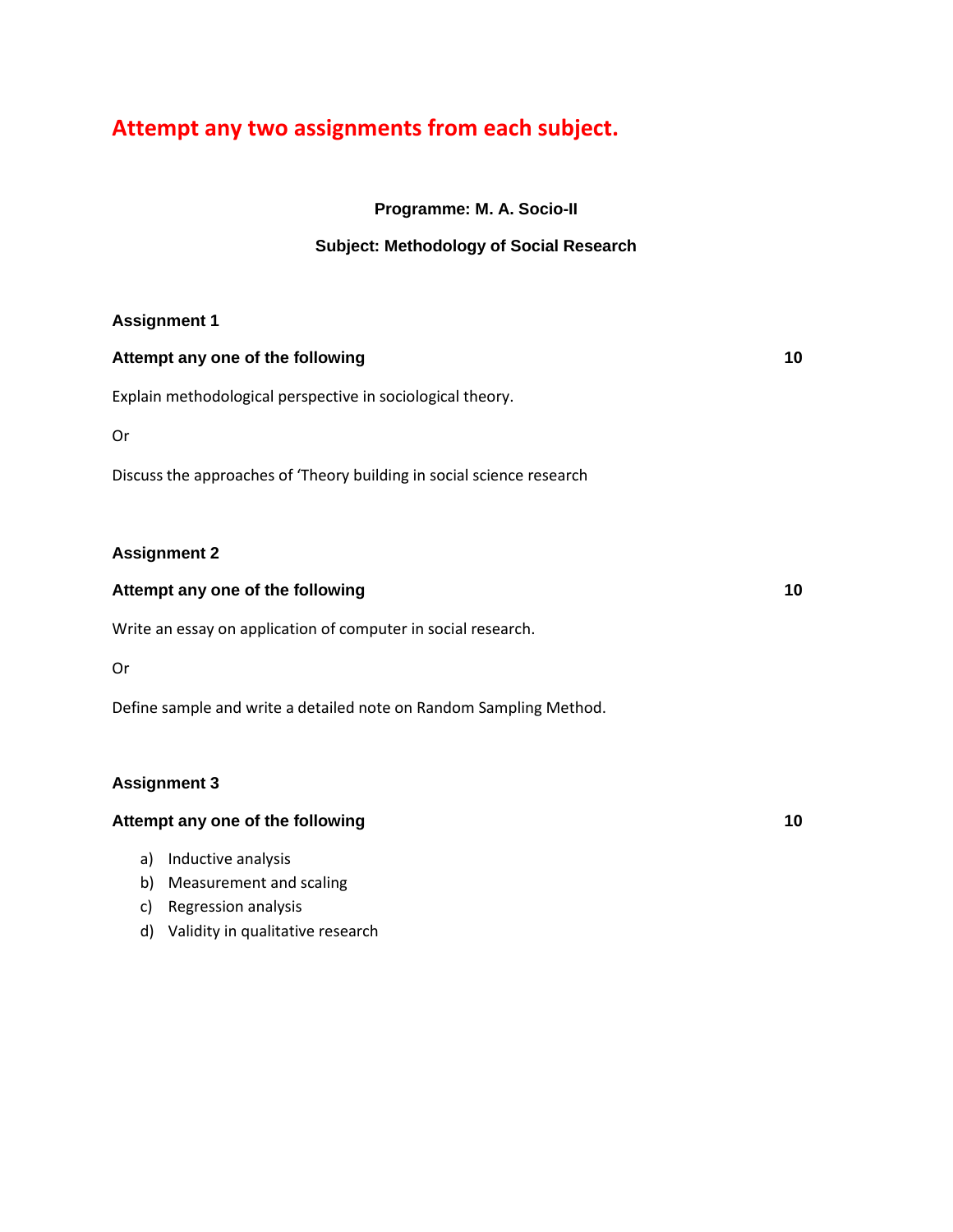#### **Subject: Sociology of Change & Development**

#### **Assignment 1**

| Attempt any one of the following |  |
|----------------------------------|--|
|                                  |  |

Explain the meaning of social change of and state various form of social change

Or

Explain the factors of social change

#### **Assignment 2**

#### **Attempt any one of the following 10**

Critical analyse the ecological perspectives of development

Or

Explain the Modernisation theories of development

#### **Assignment 3**

#### **Attempt any two of the following 10**

- a) Culture & development
- b) Socio-cultural repercussion of Globalisation
- c) Social implication of info-tech revolution
- d) Policy and project planning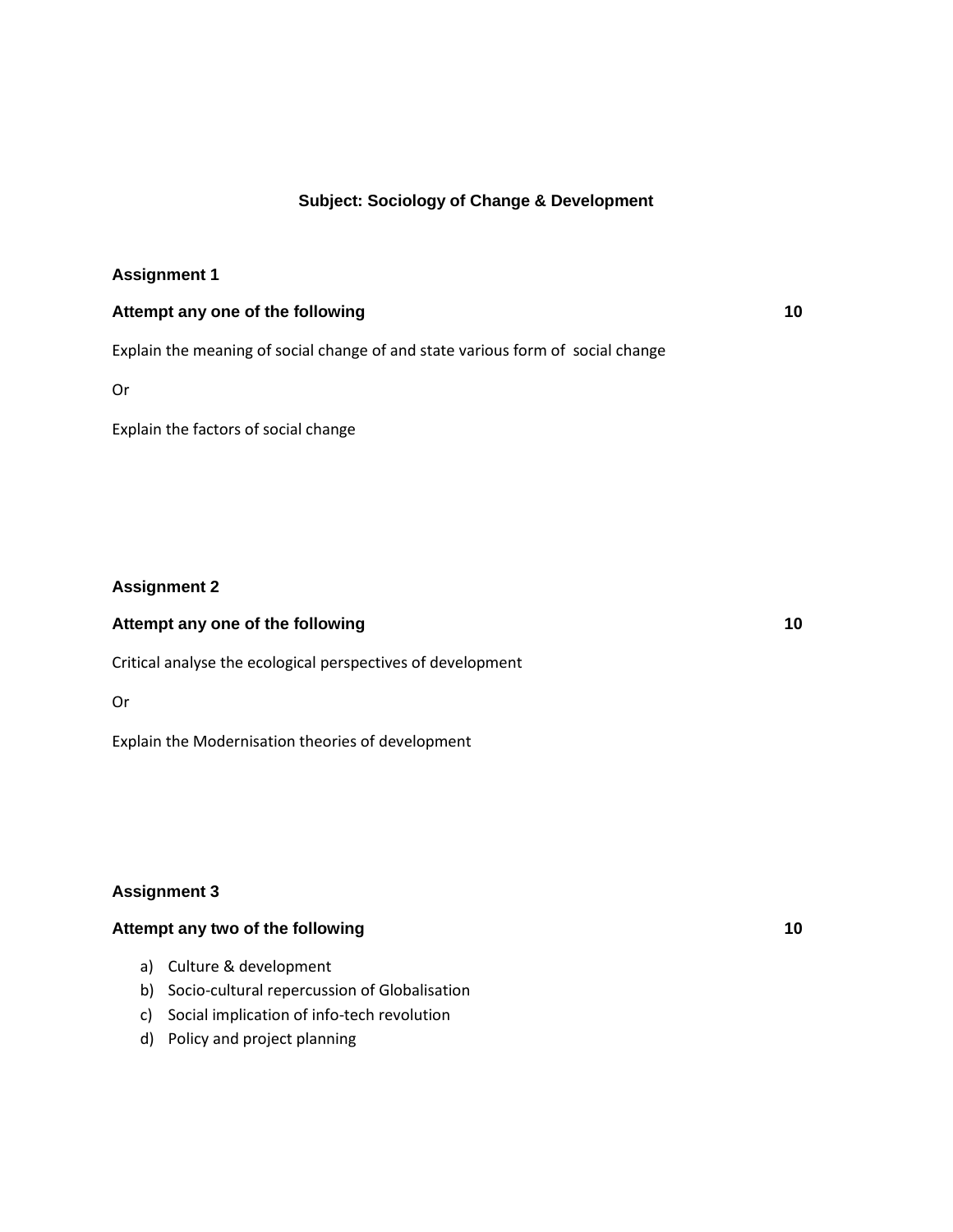#### **Subject: Education and Society**

#### **Assignment 1**

# **Attempt any one of the following 10**

Explain the nature and scope of educational sociology

Or

Explain the concept of Ancient Indian Education and Society.

#### **Assignment 2**

#### **Attempt any one of the following 10**

State the development of women education in India.

#### Or

Discuss aims and ideals of education and society according to Gandhi.

#### **Assignment 3**

#### **Attempt any two of the following 10**

- a) Feminism
- b) Education and culture
- c) Education and social development
- d) Development of higher education in India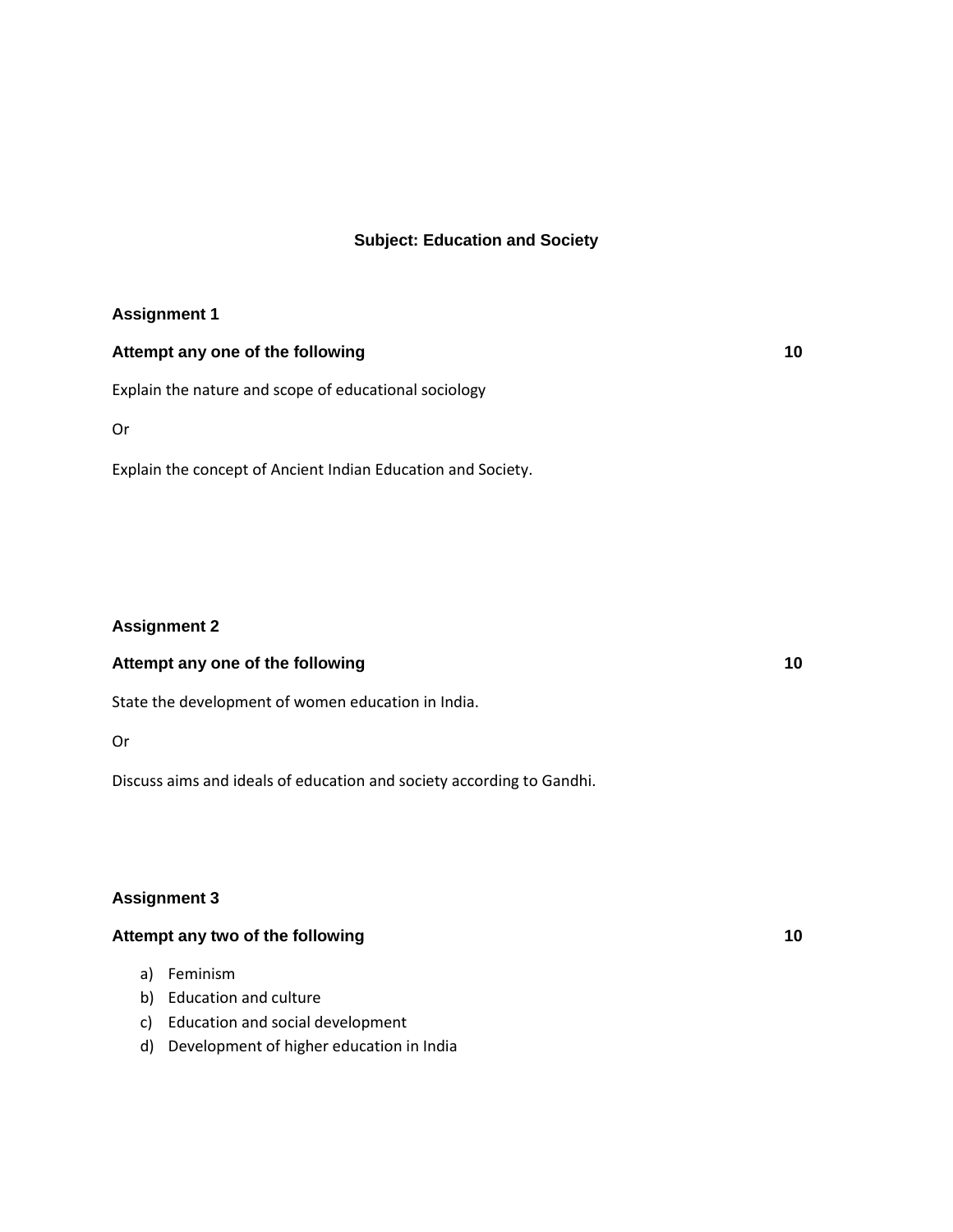#### **Subject: The Urban Society in India**

#### **Assignment 1**

### **Attempt any one of the following 10**

Describe Rural-Urban continuum

or

Discuss the role of local self government in urban management.

#### **Assignment 2**

#### **Attempt any one of the following 10**

Describe the traditional Muslim Indian cities

#### Or

Throw light on Emile Durkheim's thoughts regarding division of labour.

#### **Assignment 3**

# **Attempt any two of the following 10** a) Factors affecting urban planning

- b) Inter-relation between family and gender discrimination
- c) Features of industrial cities
- d) Globalization and urban life